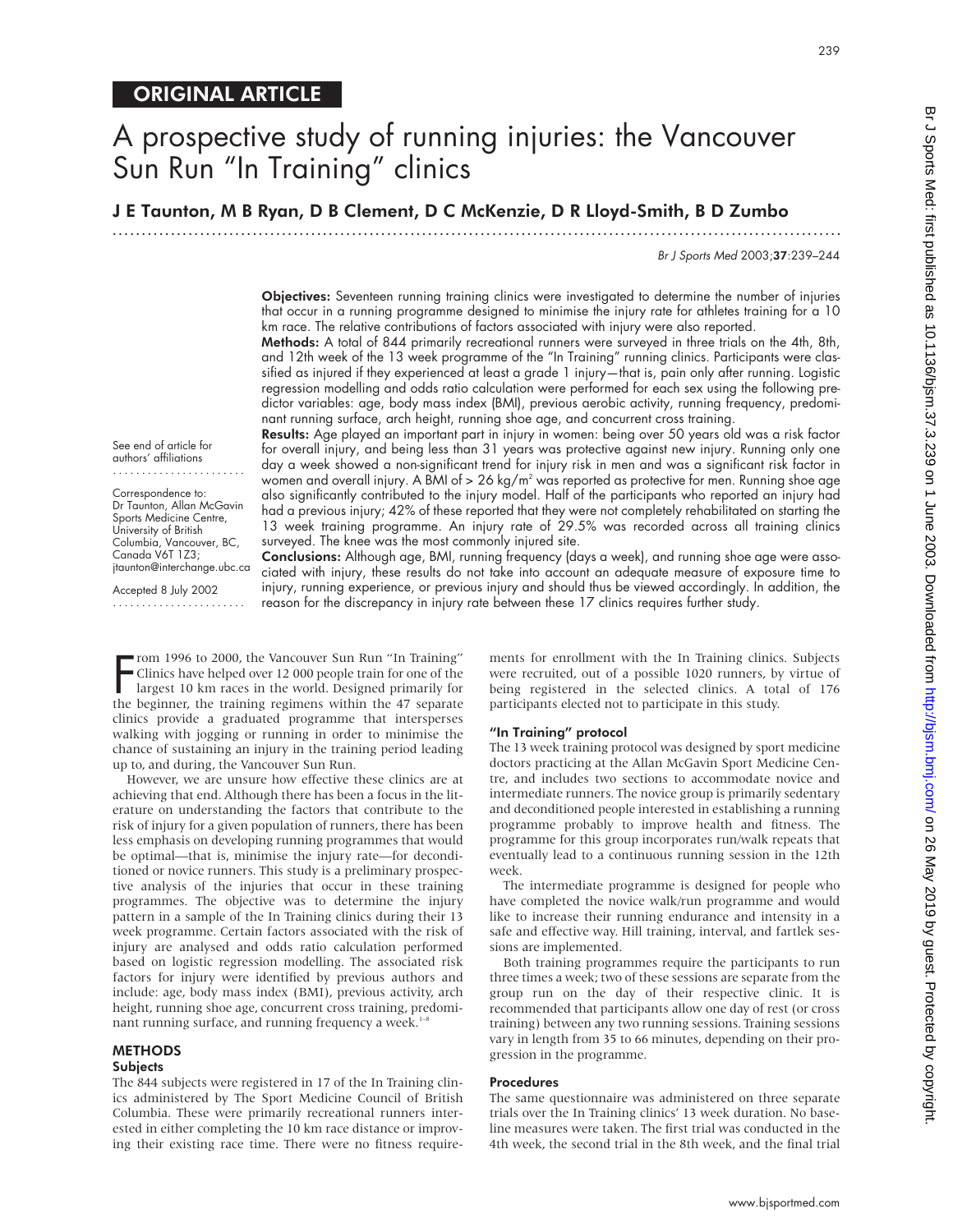in the 12th week. The personal and activity profiles (see below) were administered during all trials to accommodate any runners that were absent during the 4th and 8th weeks respectively. Before the first questionnaire was given to a clinic population, a brief presentation outlining the objectives of the survey was conducted by either a researcher or one of the clinic coordinators. The two page survey was then administered at the beginning of the session, and collected immediately. Survey packages, mailed to selected clinic coordinators, included survey forms, pencils, and a cover letter outlining any changes or recommendations for the survey administrators.

# **Questionnaire**

The two page questionnaire consists of 19 questions divided into four separate sections: personal profile, activity profile, injury history, and injury profile. The personal profile asked for the participant's full name, age, sex, height, weight, and training level (walker, run/walk, or intermediate). This section also included questions on arch height and brand and age of running shoes. A diagram of a foot imprint with selected arch heights was included to assist the participants in their self classification of neutral, high, or low arches. This tool, along with the question on previous aerobic activity, has yet to be validated by doctors. Nevertheless, it was felt that including these variables would improve the scope of the risk factors analysed.

The activity profile investigated previous activity level (designated by aerobic activity three times a week for the previous six months), running frequency in days a week, predominant running surface, whether the participant recorded their sessions, and whether he/she had incorporated cross training into their In Training regimen.

In the injury history section, the participant was asked to indicate whether they had experienced an injury in the past as a result of running, and, if so, to provide details such as injury location and diagnosis.

The injury profile section determined whether the participant was currently experiencing an injury, and if so, to provide injury location and diagnosis. A question was included to ascertain the presence and severity of an injury based on the following guidelines: 1, pain only after exercise; 2, pain during exercise, but not restricting distance or speed; 3, pain during exercise and restricting distance and speed; 4, pain preventing all running. A runner was classified as being injured if they experienced at least a grade 1 injury (pain only after exercise). Both the injury history and injury profile sections asked if a qualified doctor or physiotherapist had diagnosed their previous or current injury. Diagnoses from participants that did not consult a professional were not included.

Risk factors were recorded for a given injury based on the corresponding survey return. If a runner experienced an injury throughout the entire 13 week period and aspects of their activity or personal profile changed, the initial profile data were used.

#### Statistical analysis

Descriptive statistics were used for baseline calculations. Odds ratios were approximated, including their 95% confidence interval. This multivariate logistic regression model assessed the relative contribution of the predicted risk factors (age, BMI, previous activity, arch height, running shoe age, concurrent cross training, predominant running surface, and running frequency a week) to the overall number of injuries. A similar model was attempted to establish the contribution of the risk factor to severe running injuries (grades 3 and 4), and new injuries (injuries in subjects with no history of injury). Significance was declared if one or more of the risk factors exceeded a p value of 0.05 for the Wald statistic. Baseline characteristics across sex, and associations with orthotic use were analysed using a  $\chi^2$  contingency table, with  $\alpha$  set at 0.05.

| Table 1 Baseline characteristics of study population |  |
|------------------------------------------------------|--|
|                                                      |  |

|                                                 | Men<br>$(n=205)$        | Women<br>$(n=635)$     |
|-------------------------------------------------|-------------------------|------------------------|
| Age (years)                                     |                         |                        |
| $<30**$                                         | 25(12.3)                | 116 (18.6)             |
| $31 - 49**$                                     | 105(51.5)               | 397 (63.6)             |
| $50 - 55**$                                     | 39 (19.1)               | 72 (11.5)              |
| $>56***$                                        | 35 (17.2)               | 39(6.3)                |
| Missing                                         |                         | 11                     |
| BMI ( $\text{kg/m}^2$ )                         |                         |                        |
| $19**$                                          | 2(1.0)                  | 27(4.3)                |
| $20 - 26**$                                     | 113(55.1)               | 443 (69.8)             |
| $>26***$                                        | 84 (41.0)               | 106 (16.7)             |
| Missing                                         | 6                       | 59                     |
| Programme                                       |                         |                        |
| Novice (run/walk)**                             | 121 (59.0)              | 412 (64.9)             |
| Intermediate**                                  | 60 (29.3)               | 127 (20.0)             |
| Walker**                                        | 24 (11.7)               | 93 (14.6)              |
| Missing                                         | $\Omega$                | 3                      |
| Arch height                                     |                         |                        |
| Normal                                          | 121 (59.0)              | 367(57.8)              |
| Low                                             | 33 (16.1)               | 102(16.1)              |
| High                                            | 46 (22.4)               | 145(22.8)              |
| Missing                                         | 5                       | 21                     |
| Orthotic use                                    | 35(17.1)                | 113(17.8)              |
| No orthotic                                     | 168 (82.0)              | 521 (82.0)             |
| Missing                                         | $\overline{2}$          | 1                      |
| Previously active**                             | 69 (33.7)               | 279 (43.9)             |
| Not previously active**                         | 135(65.9)<br>1          | 355 (55.9)<br>1        |
| Missing                                         |                         |                        |
| Concurrent cross training                       | 109 (53.2)<br>96 (46.8) | 324 (51.0)             |
| No cross training                               | $\Omega$                | 311 (49.0)<br>$\Omega$ |
| Missing                                         | 72 (35.1)               | 330 (52.0)             |
| Regular run diary recording**<br>No recording** | 133 (64.9)              | 305 (48.0)             |
| Missing                                         | $\Omega$                | 0                      |
|                                                 |                         |                        |

Values are numbers with percentages in parentheses.

\*\*Significance p<0.05.

BMI, Body mass index.

### RESULTS

Table 1 gives baseline characteristics of the participants. A large discrepancy was noted among the training clinics with respect to sex, with 635 (75.2%) female and 205 (24.3%) male participants. The run/walk programme included most of the runners of both sexes. Significantly more women ( $p = 0.021$ ) were registered in the novice programme (64.9% *v* 59.0%), and the intermediate programme appeared to have a significant (p  $= 0.021$ ) majority of male participants (29.3  $\nu$  20.0%). There was no significant difference in the number of injuries between runners in the novice (run/walk) and intermediate programmes.

Significantly more women reported having a BMI less than 19 (4.3 *v* 1.0%; p = 0.002) and a BMI of 20–26 (69.8 *v* 55.1%;  $p = 0.003$ ). Conversely, significantly more men were registered with a BMI greater than 26 (41.0 *v* 16.7%; p<0.001). In addition, more women than men  $(43.9 \, v \, 33.7\%)$ ; p = 0.010) declared they were active before beginning the 13 week programme, and women were significantly  $(p<0.001)$  more likely to keep a running diary (52.0 *v* 35.1%). No significant differences were not found in the different designations of arch height (normal, low, and high) or concurrent cross training between sexes.

A large number of the participants wore shoes less than three months old (42.3%). The only shoe age category that showed an injury rate above the mean was one to three months (31.6%), and participants with shoes more than two years old recorded an injury rate of 27.9% or 1.6% below the mean.

Figure 1 outlines the relative percentages of predominant running surfaces. Most runners (69.1%) chose to run primarily on roads, 18.6% preferred trails/off-road, and 12.3% ran on other surfaces such as grass, track, or treadmill.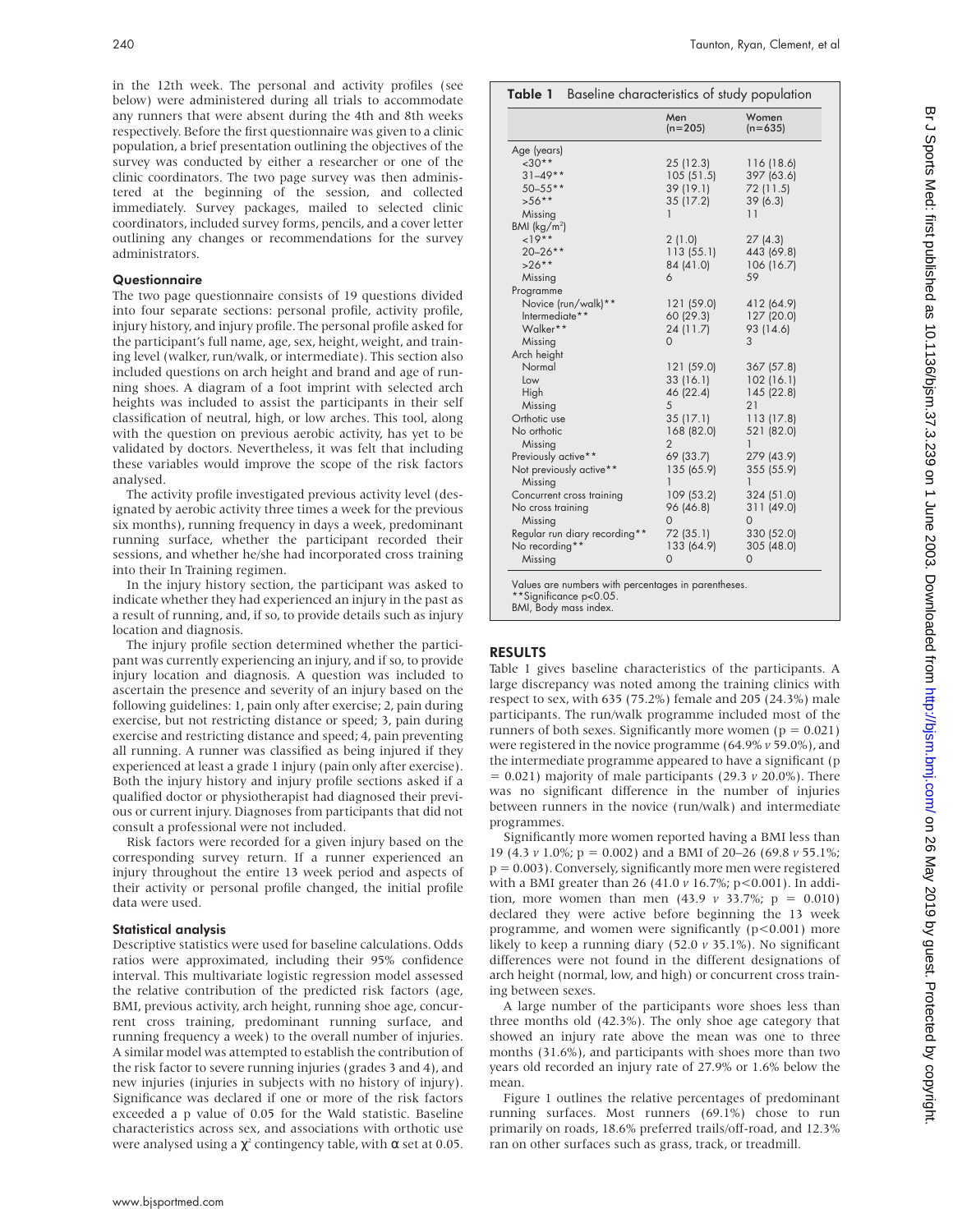

Figure 1 Breakdown of running surfaces.

| Table 2 Running frequency |     |                |  |
|---------------------------|-----|----------------|--|
|                           | No  | $\%$           |  |
| 1 day/week                | 49  | 58             |  |
| 2 days/week               | 244 | 290            |  |
| 3 days/week               | 501 | 59.6           |  |
| 4 days/week               | 36  | $\Delta$ 3     |  |
| 5 days/week               | 9   | 1 <sup>1</sup> |  |

Close to 60% of the participants surveyed complied with the recommended running frequency of three times a week (table 2). Almost 30% (29.0%) of the runners reported running twice a week, and 5.8% and 1.1% documented running one day and five days a week respectively.

Overall, 29.5% (249 recorded injuries for 844 runners) of the runners surveyed in this 13 week training programme experienced an injury (grade 1 severity or greater). Figure 2 illustrates the variation in the injury rate across the clinics surveyed. Certain clinics registered injury rates as high as 48%, whereas others reported rates below 20%. As this finding was unexpected, it would be inappropriate to pursue a statistical analysis on these data until more information is gathered.

| <b>Table 3</b> Distribution of injuries by<br>anatomical site |         |         |  |  |
|---------------------------------------------------------------|---------|---------|--|--|
| Location                                                      | Men     | Women   |  |  |
| Knee                                                          | 21 (36) | 62 (32) |  |  |
| Shin                                                          | 10(17)  | 28 (15) |  |  |
| Foot                                                          | 8(14)   | 25(13)  |  |  |
| Achilles/calf                                                 | 5(8)    | 20 (10) |  |  |

| Ankle      | 6(10) | 20 (10) |
|------------|-------|---------|
| Hip/pelvis | 4(7)  | 19 (10) |
| Low back   | 4 (7) | 10(5)   |
| Hamstring  | O(0)  | 6(3)    |
| Thigh      | 0(0)  | 2(1)    |

Owing to the nature of this study design, we were unable to determine if a subject experienced multiple injuries over the 13 week period. For example, runners citing an injury in week 4 and recovering in week 8 only to be injured again in week 12, and runners citing an injury over all three trials, would be classified as experiencing one injury.

The knee was the most commonly injured anatomical site for both sexes, with 36% and 32% of men and women respectively reporting injuries to this area (table 3). Tibial stress syndrome was reported as the most commonly diagnosed injury. Injuries to the shin, foot, ankle, hip/pelvis, low back, hamstring, and thigh were reported in that order of frequency, equivalent across the sexes.

The 29.5% figure includes both new injuries and injuries that were felt by the subject to be a result of a complication from a previous injury. Half of those reporting an injury had previously sustained an injury to the same anatomical area, and a large percentage of these (42%) declared themselves not 100% rehabilitated on starting the In Training programme. Most injuries (35.5%) were grade 2 (pain during a run, but not restricting distance or speed grade).

The multivariate regression model was found to be significant for both men ( $\chi^2$  (3 df) = 15.876, p = 0.001) and women  $(\chi^2$  (3 df) = 15.318, p = 0.002) comparing overall number of injuries as the dependent variable (table 4). The difference between the respective sex models, however, lies in the factors found to be significantly associated with the injury rate. Being over the age of 50, wearing running shoes four to six months



Figure 2 Injury rate distribution with selected In Training clinics.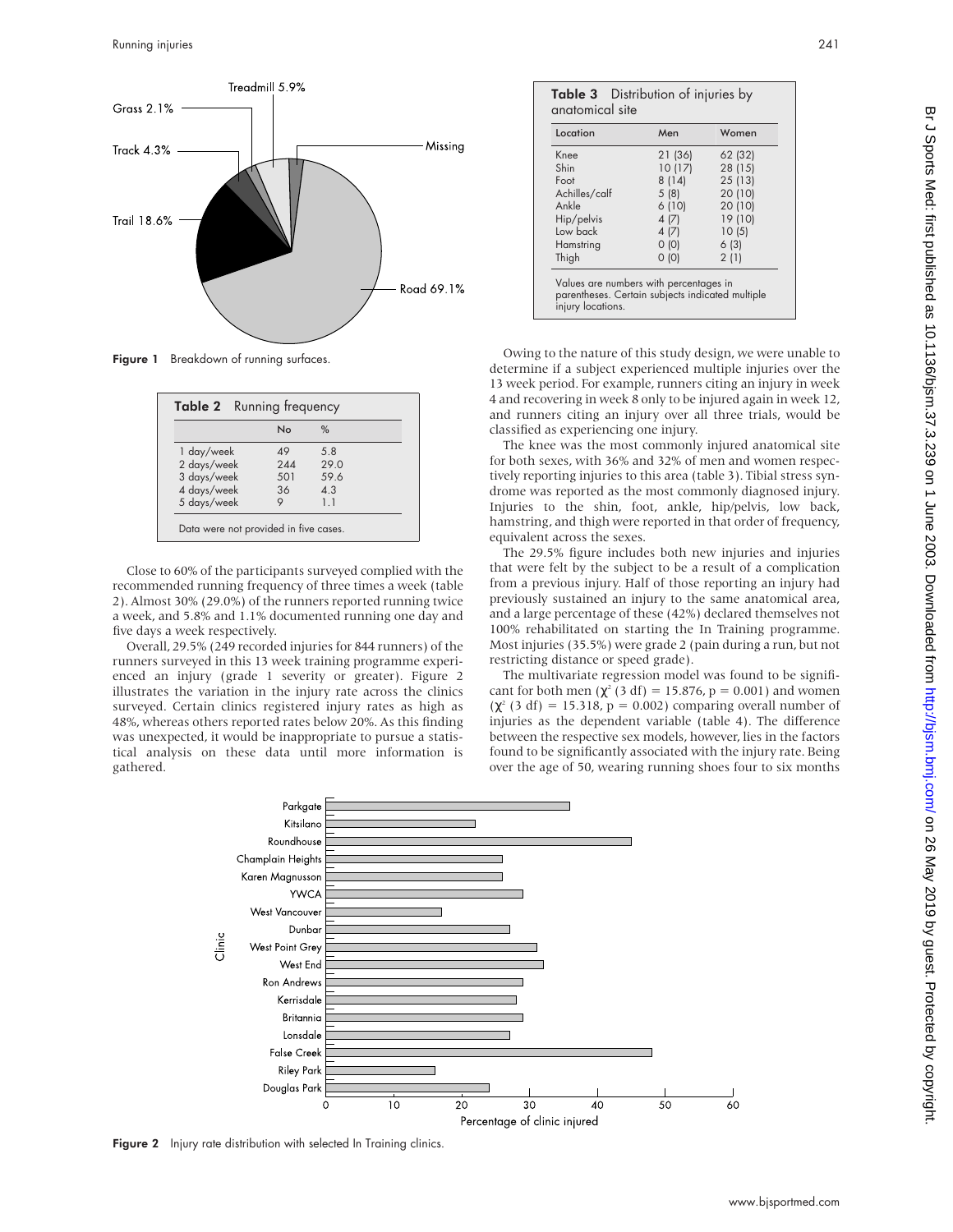|                                 | Relative risk (95% confidence interval) |                                               |                          |                        |
|---------------------------------|-----------------------------------------|-----------------------------------------------|--------------------------|------------------------|
| <b>Risk factor</b>              | Overall injury                          |                                               | New injury               |                        |
|                                 | Men                                     | Women                                         | Men                      | Women                  |
| Age (years)                     |                                         |                                               |                          |                        |
| Less than 31                    |                                         |                                               |                          | 0.575 (0.342 to 0.967) |
| 31 to 37                        |                                         |                                               |                          |                        |
| 38 to 43                        |                                         |                                               |                          |                        |
| 44 to 50                        |                                         |                                               |                          |                        |
| Greater than 50                 |                                         | 1.919 (1.107 to 3.328)                        |                          |                        |
| BMI ( $\text{kg/m}^2$ )         |                                         |                                               |                          |                        |
| Less than 21                    |                                         | -                                             | -                        |                        |
| $21$ to $24$                    |                                         |                                               |                          |                        |
| 24 to 26                        |                                         |                                               |                          |                        |
| Greater than 26                 | $0.407$ (0.211 to 0.785) -              |                                               |                          |                        |
|                                 |                                         |                                               |                          |                        |
| Running frequency<br>1 day/week |                                         | 3.648 (1.082 to 12.297)                       |                          |                        |
|                                 |                                         |                                               | -                        |                        |
| 2 days/week                     |                                         |                                               |                          |                        |
| 3 days/week                     |                                         |                                               |                          |                        |
| 4 days/week                     |                                         |                                               |                          |                        |
| 5 days/week                     |                                         |                                               |                          |                        |
| Arch height                     |                                         |                                               |                          |                        |
| Normal                          |                                         |                                               |                          |                        |
| Low                             |                                         |                                               |                          |                        |
| High                            |                                         |                                               |                          |                        |
| Running surface                 |                                         |                                               |                          |                        |
| Road                            |                                         |                                               |                          |                        |
| Trail                           |                                         |                                               |                          |                        |
| Grass                           |                                         |                                               |                          |                        |
| Treadmill                       |                                         |                                               |                          |                        |
| Running shoe age                |                                         |                                               |                          |                        |
| $1-3$ months                    |                                         |                                               |                          | 0.611 (0.378 to 0.987) |
| 4-6 months                      |                                         | 0.355 (0.151 to 0.834) 1.735 (1.009 to 2.984) | $\overline{\phantom{m}}$ |                        |
| $7-12$ months                   |                                         |                                               | $\overline{\phantom{0}}$ |                        |
| $1-2$ years                     |                                         |                                               |                          |                        |
| Previous activity               |                                         |                                               |                          |                        |
| Cross training                  |                                         |                                               |                          |                        |

old, and only running one day a week were reported as risk indicators for injury in women.

For the men, having a BMI of 26 or greater and running in shoes four to six months old were associated with a lower number of injuries.

The model investigating the odds ratio of experiencing a new injury incorporating the same proposed associating variables was significant only for women ( $\chi^2$  (2 df) = 8.114). Being less than 31 years old and wearing new running shoes (one to three months old) were associated with less injuries for female respondents. The model examining these same associated variables in the contribution of only severe injuries was not significant in either sex.

# **DISCUSSION**

### Injury analysis

The 29.5% injury rate reported in this study is in line with other documented injury rates of 25-65%.<sup>1</sup> The injury incidence in this study was expected be lower than that found in the general literature on running because of the specific design of the In Training clinics' programme to minimise running injuries. However, it is difficult to put the injury incidence of this investigation into perspective as very few, if any, of the studies in the literature followed runners for such a short time. Furthermore, differences in injury definition used by different authors may further confound appropriate comparison across studies.

The injury rate disparity (fig 2) between the clinics studied was surprising, given that the In Training clinics are marketed at, and primarily comprise, a similar group—that is, normally sedentary people that are novice to running. All clinics follow the same running programme for the same duration and at

the same time of the year. However, the participants attend only one training session a week with the clinic, therefore the clinic coordinators/run leaders only have influence over this one session. The other training sessions during the week are performed according to the individual participant, which indicates that at least two out of the three recommended training sessions are outside the control of the In Training clinic programme. Our results warrant further investigation into the level of compliance of clinic coordinators and/or run leaders with the overall programme agenda, the efficacy of the training programme itself, and other factors that could influence the epidemiology of running injuries between the various clinics.

There are a few limitations to this study that the reader should consider. Unfortunately, clinic attendance levels were not consistent, resulting in some participants not filling out all three survey trials. The data from these participants were still included in our analysis of injury incidence, with the understanding that it was our objective to ascertain the scope of injuries within the In Training clinics, not calculate an injury rate. For this reason, data from all survey trials were incorporated such that an injury during any of the three trials—that is, week 4, 8, or 12—would constitute one injury for that runner.

Our finding that the knee was the most common site of injury is well supported.<sup>46</sup> In a review of 5992 cases seen at the Division of Sports Medicine of the University of British Columbia between 1978 and 1991, the knee was found to be the most often injured site among runners, and patellofemoral pain syndrome the most commonly occurring injury.<sup>10 11</sup> Ballas et al<sup>12</sup> also reported that patellofemoral pain syndrome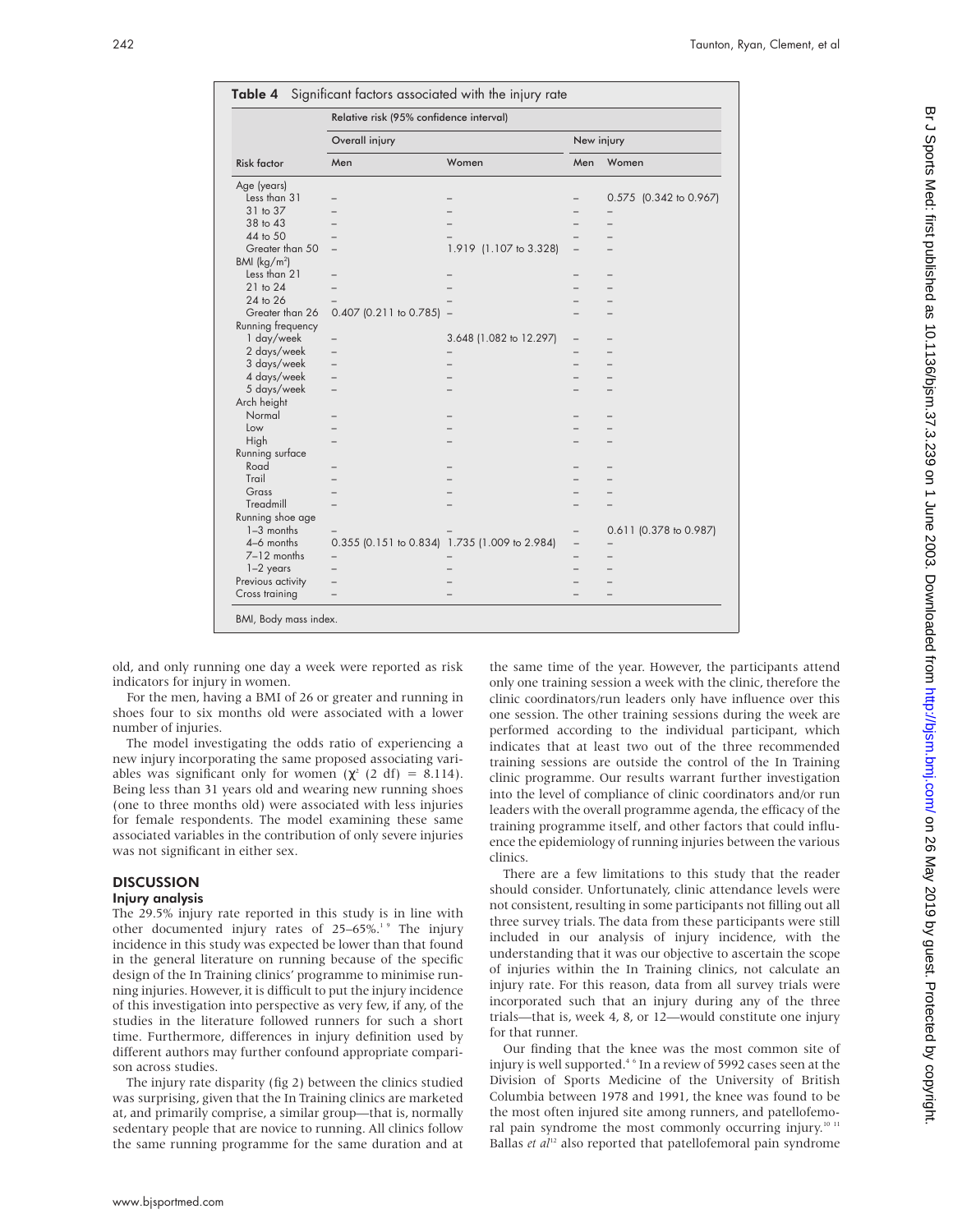was the most common injury in a breakdown of 860 overuse running injuries presented at the Franciscan Sports Medicine Center.

Tibial stress syndrome was the most documented diagnosed injury in this investigation. Unfortunately, this provides little indication of the most common injury during the 13 week programme, as diagnoses were obtained from only 43.7% of the injured population.

### Factors significantly associated with injury

The results from the logistic regression show that women over 50 years old, who wear running shoes four to six months old, and who run only one day a week have a higher odds ratio of experiencing an injury. Conversely, wearing running shoes four to six months old was associated with a reduced likelihood of injury in men, as was having a BMI of greater than 26 kg/m<sup>2</sup>. Women less than 31 years old had a significantly lower odds ratio of sustaining a new injury. Unfortunately, as it was expected that the participants would run the same approximate distance on a weekly basis because everyone was following the same running programme, weekly mileage was not included as a variable of interest. Given the discrepancy in the running frequency—that is, more than 30% of the subjects did not comply with the recommended running frequency—this assumption is probably not accurate. Therefore it is difficult to interpret the results of the logistic regression without this important risk factor (weekly running distance) included in the model. In the reviews of Van Mechelen<sup>2</sup> and Brill and Macera,<sup>3</sup> running distance is considered to be one of the strongest contributors to injury. In fact, these authors assert that it is difficult to determine accurately the risk of injury to a population, despite recording numerous other risk factors, unless exposure time is taken into account. It is recommended that future investigations into the risk of injury for this running population include a method of recording exposure time.

Despite the fact that weekly mileage was not included in the injury model, our results with respect to age appear to be in line with military studies in which all subjects, regardless of age, had to undergo the same training volume.<sup>13</sup> These studies show a significant trend for injury with increasing age.<sup>13 14</sup> Conversely, in civilian populations, older age has been reported as potentially protective against injuries by virtue of experience allowing a runner to "listen to the language of their body" and know how to avoid possibly compromising training habits.<sup>9</sup> However, these protective effects are proxy variables that age is felt to incorporate, and not necessarily the direct result of the aging process. It has been reported that age is not a significant risk factor for runners in a comparable population of male and female recreational entrants to road races or members of fitness clubs.<sup>156</sup> One study did conclude that increasing age was associated with a significant decrease in running injuries, but suggested that the "healthy runner effect", whereby only runners who remain free of injuries continue to run, was probably responsible for this finding.<sup>4</sup>

We found that a higher BMI was a protective factor against injury for the men in this training programme. Marti *et al<sup>4</sup>* found that men with a BMI less than  $19.5 \text{ kg/m}^2$  and greater than 27 kg/m<sup>2</sup> were at greater risk of injury, although it should be noted that only 1.8% of their 4358 subjects actually had a BMI over 27. Macera *et al*<sup>1</sup> and Walter *et al*<sup>5</sup> both found that BMI was not related to running injuries in their respective multivariate regression analyses.

It has been speculated that running frequency (days running a week) may affect risk of injury. In examining a subgroup running the same weekly distance in 2, 3 or 4 weekly sessions, Marti *et al*<sup>4</sup> reported no significant differences in the incidence of running related injuries. Consequently, it has been suggested that running frequency does not play a part beyond the effect of increased weekly mileage.<sup>2</sup> The results

from this study offer a different context for running frequency and its effect on the injury rate. Women involved in a fixed training programme in which there is a group session on one of three suggested training days, yet who only run in the group session, are at an increased risk of injury. Men also showed a similar trend, with an odds ratio of 4.162 (95% confidence interval 0.920 to 18.837), but this was not significant ( $p =$ 0.064). The group run session in this study increased in mileage with progression of the programme. Therefore it stands to reason that a person who does not build an adequate training base during the other sessions will be more likely to be injured when they do run in a session that steadily increases in distance. These results suggest that coordinators of similar walk/run programmes should strongly recommend compliance with the training sessions prescribed.

The results from this study with respect to age of running shoes are inconclusive. Wearing shoes four to six months old was associated with fewer injuries overall in men, and wearing new shoes (one to three months old) was associated with fewer new injuries in women. On the other hand, running in shoes four to six months old was associated with overall injury in women. Interpretation of this apparent discrepancy is difficult without taking into account weekly mileage, running experience, and previous injury. Although it is commonly felt that new shoes are protective against injuries by virtue of their cushioning and support qualities, it has also been suggested that injured runners may try to solve their problem by frequently changing shoes.<sup>2</sup> Therefore, newer running shoes (less than six months old) would appear to act as both a protective and risk factor for the onset of running related injuries in this population. Although this is speculation, these results illustrate the need to understand more clearly the direct effect of running shoe age on a large population of novice runners.

#### Other associated risk factors for injury

Both Marti *et al*<sup>4</sup> and Macera *et al*<sup>1</sup> reported that a previous injury is a significant predictor of reinjury in runners. Our results appear to be in line with their conclusion: half of the injured subjects reported a previous injury to the same anatomical location. However, only injured runners were instructed to provide details of their injury history. As a result, we do not have data from subjects who had a previous injury and were not injured. It was for this reason that history of injury was not included as a risk factor in the regression model.

Of those with a previous injury, 42% indicated they were not completely (100%) rehabilitated before starting the In Training clinics. Macera<sup>7</sup> states that it is not clear whether this high rate of reinjury suggests incomplete healing of the original injury, a personal propensity for reinjury, or an uncorrected biomechanical problem. Again, only the injured runners provided details of their state of rehabilitation on entering the 13 week programme, and therefore we do not have adequate information on the number of participants who were not completely rehabilitated and did not experience an injury. This variable was also excluded from the regression model for reasons previously stated.

This analysis of runners training for this 10 km run reported no significant effect of arch height on the injury rate model. In contrast, Krivickas<sup>8</sup> associated a cavus foot with plantar fasciitis and stress fractures, Kvist<sup>15</sup> reported that a cavus arch is related to the incidence of Achilles tendinitis, Wen *et al*<sup>16</sup> associated abnormal arch height with hamstring and shin injuries, and Ogon *et al*<sup>17</sup> measured a higher rate of impact loading to the lower back with a low arched foot. Our lack of significance may be a result of the lack of professional biomechanical assessment performed on the participants in this study, or the considerably shorter time frame for injuries to occur in runners with high or low arches.

Our finding that the predominantly novice runners who registered in the run/walk programme had an equivalent